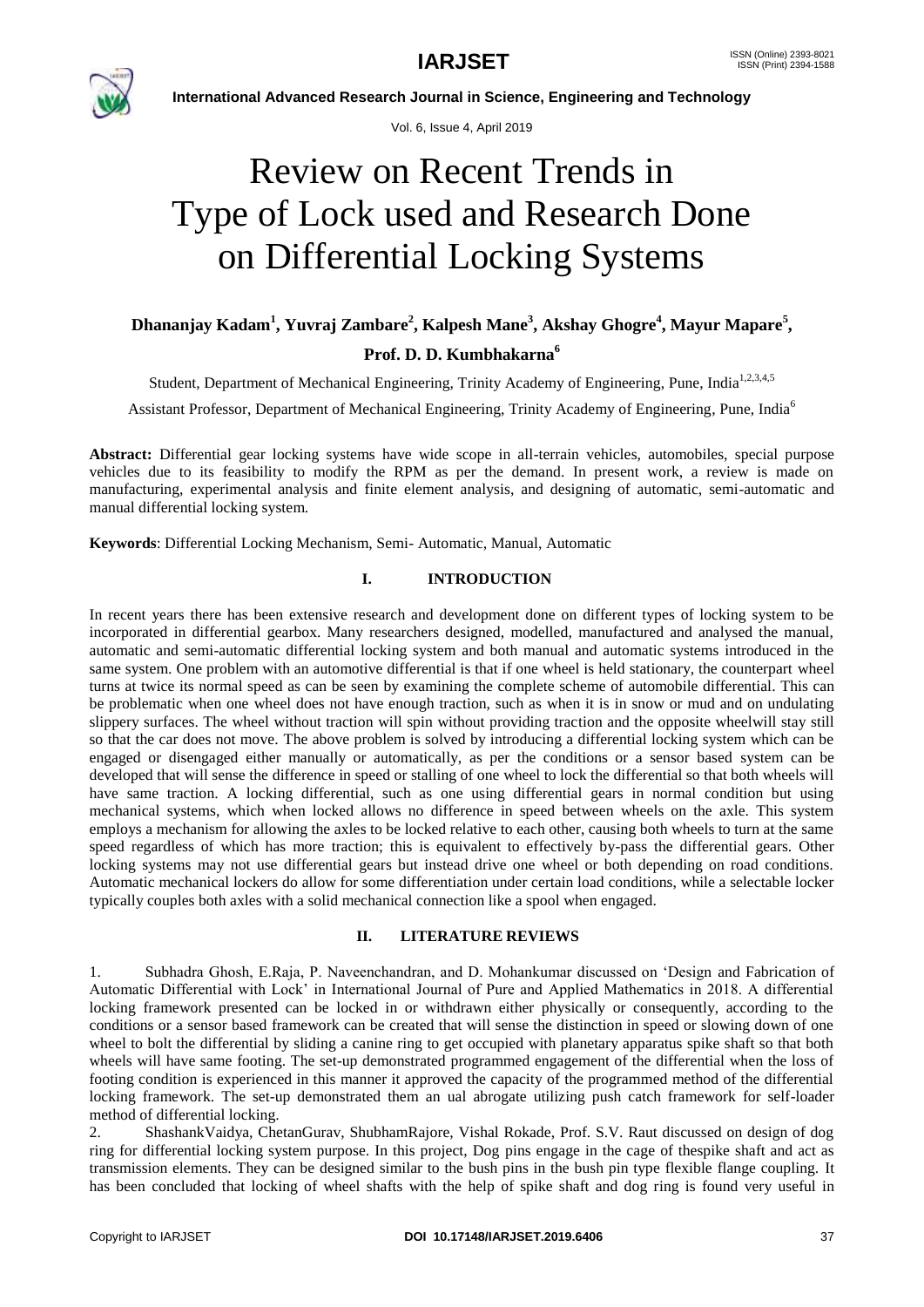

### Vol. 6, Issue 4, April 2019

designing. It became very much useful in reducing a considerable amount of loss due the transmission through the differential. Results obtained from the experimentation predicted the effective locking.

3. Prof. A. S. Todkar and R. S. Kapare introduced a differential locking system that can be engaged or disengaged manually or automatically, as per the conditions or a sensor based system can be developed that will sense the difference in speed or stalling of one wheel to lock the differ by sliding a dog ring to get engaged in planetary gear spike shaft difference in the speed of driven and rolling wheels. The developed set-up has shown automatic engagement of the differential when the loss of traction condition is encountered there by validating the function of the automatic mode of the differential locking system. The set-up showed the manual override using push button system for semiautomatic mode of differential locking.

4. Ajinkya Shirsath\*, Nehankit Nannaware, Shekhar Kale, SuchitChhajed and Shrikant Nimbalkar, designed a test rig for semi-automatic differential locking system. A Semi-automatic differential lock system introduced here can be engaged or disengaged manually as per conditions by stalling of one wheel to lock the differential by sliding a dog ring to get engaged in planetary gear spike shaft so that both the wheels have the same traction. If the difference in the speed of driven and rolling wheels is encountered then the differential is controlled to lock. The setup has been developed and the functioning has been checked successfully. It demonstrated the proper functioning of semi-automatic locking of the differential during the loss of traction condition is encountered and thereby validated the function of the semi-automatic mode of the differential locking mechanism by using push button system.

5. Vinod P. Sakhare, Ajinkya D.Wadatkar, Gaurav B. Lohakare, Nikhil G. Narad published a paper on advances in motion control of rear wheels of automobile differential using wheel locking system. A differential locking system introduced here can be locked or unlocked either by hand or automatically, as per the conditions of the road surface. The sensor based system can be very sensitive and hence signals to system even if there is no requirement for differential locking. Here in this system we will be incorporating manual based differential locking system. The dog ring will be engaged manually instead of sensor based system to avoid the actuation of sensor even if it is not required which senses even small variations on road surface which may sometimes cause accidents. The manual engagement of wheel stalls one wheel to lock the differential by sliding a dog ring to get engaged in planetary gear spike shaft so both the wheel have same traction and if the difference in speed of driven and rolling wheel is encountered then the differential is lock.

6. Utkarsh A. Patil1, Vishal J. Savant, Rohit S. Bharamgonda, Prof. P. N. Gore published a research paper on "Recent Advances in Differential Drive Systems for Automobile Propulsion". A comparative study among all of these differentials becomes essential. It is hoped, this paper will help us to know various differentials available. This paper focused on types of differential with several operational methods, so it is possible to create an idea to solve the limitations by combining two or more methods of differential drive system. Also for studies related to available differentials, this paper will help to conduct surveys related to differentials.

7. K. Dinesh Babu, M. Siva Nagendra, Ch. Phanideep, J. Sai Trinadh presented a research paper on "Design and Analysis of Differential Gear Box in Automobiles'. The main objective of this paper was to perform mechanical design of differential gearbox and analysis of gears in gear box. In this paper they checked as the aluminium can be the other material for the differential gear box for light utility vehicles in order to reduce the weight.

8. Shashank Pandey, Nikhilesh N. Singh & Dr. Prabhat Kumar Sinha discussed on modelling, design & analysis of differential gear box and its housing through fem, solid work & ansys bench work 14.0.The differential gears assembly and its housing have been analysed for the vibration effect on a system in which the life of the gears is determined within different frequency range in the platform of Ansys-14.0 by importing part modelled in Solid works. It has been observed thatthe gear housing is also affected by vibration in casing that surrounds the gear box. The results were in good congruence with the theoretical values, which suggest that the model designed was correct.

### **III. WORKING PRINCIPLE AND MODEL DESIGN**

**3.1 Working of Differential gears: -**The conventional differential is used in transmission in which difference in speed of both the rear wheels and allows taking a fix turn rotation .The major principal of the differential is to permit each of the driven wheels must rotate at different speed. The wheels move at different speeds, at the time of turning. The conventional differential is designed to run both of the wheels with same torque while allowing them to rotate at variation in speed. At the time of cornering, the inside wheel needs to travel a smaller distance than the outside wheel so, in case of open differential the inside wheel spins, sometimes it may cause slipping, and this result in difficulty in handling the vehicle. Skilled drivers can tackle this situation based on their driving experience. But major problem is that when the vehicle travels on the rough and muddy surface having pits, at stationary condition, the opposite wheel turns at twice its normal speed. This condition creates major problem in when wheel cannot generate enough traction. And due to loss of traction it will spin and the counter wheel will stay stationary so the vehicle won"t be able to cover the distance.

.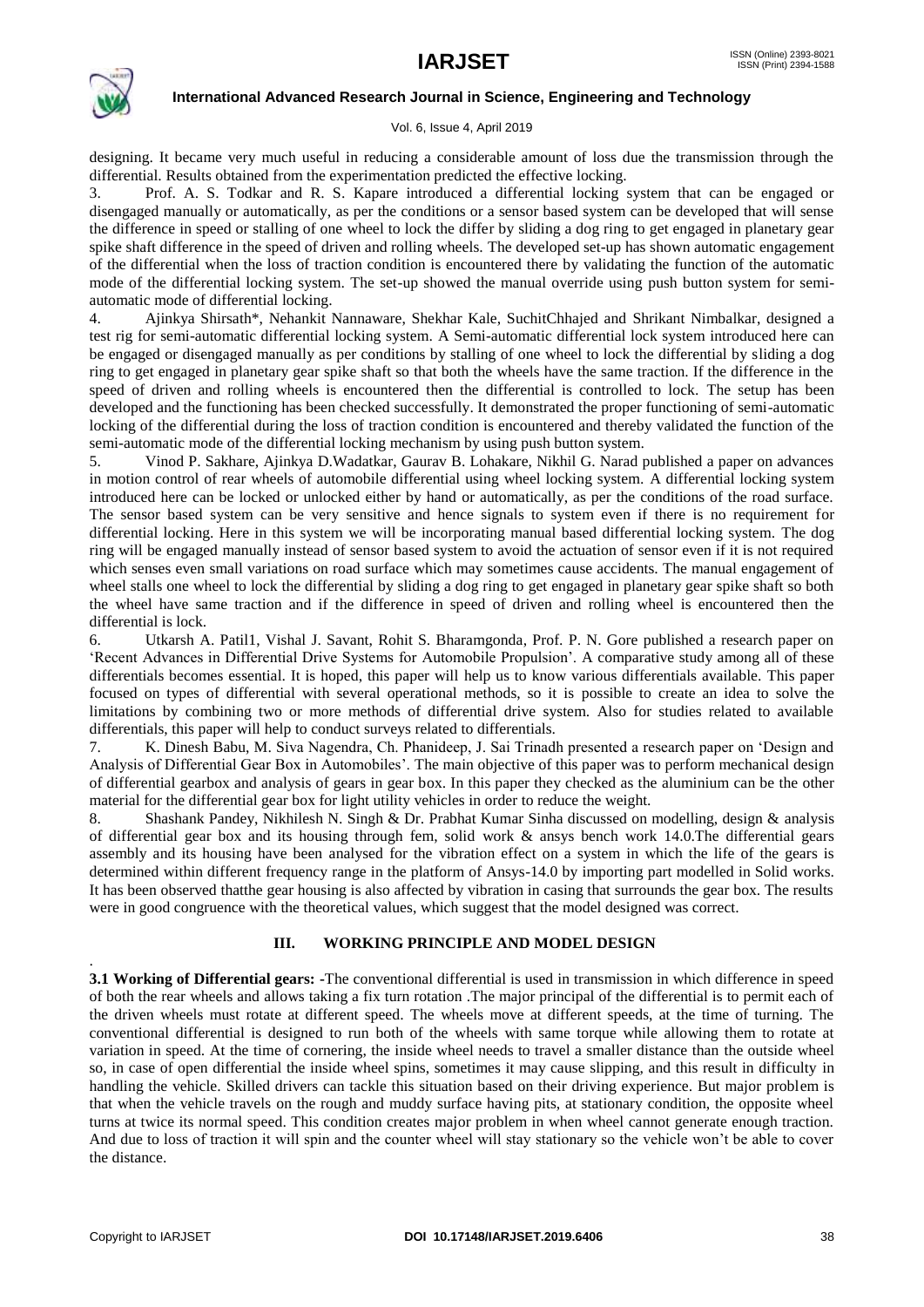

Vol. 6, Issue 4, April 2019



Figure 1: Functioning of Conventional differential gear

### **3.2 Working of differential with lock-**

A locking differential is designed to overcome the main limitation of a standard open differential by locking both wheels on an axle together as those are mounted on a common shaft. This causes both wheels to turn in unison, regardless of the traction available to either wheel individually.

When the differential is unlocked operates as an open differential, it allows each wheel to rotate at different speeds (such as when negotiating a turn). An open (or unlocked) differential always provides the same torque (rotational force) to each of the wheels, on that axle. So although the wheels will rotate at different speeds, they apply the same rotational force, even if one is entirely stationary, and the other spinning.

By contrast, a locked differential forces both left and right wheels on the same axle will rotate at the same speed under nearly all circumstances, without regard to traction differences seen at either wheel. Therefore, each wheel can apply as much rotational force as the traction under it will allow, and the torques on each side-shaft will be unequal and rotational speed will be same. Exceptions apply to automatic lockers, discussed below.

In the locked position when you are driving straight ahead and unlocked when you turn a corner when the outer wheel is turning faster than the inner wheel. This wheel overrun is then re-locked when both wheels are rotating at the same speed again. So now you have a locked diff for those hairy situations plus a diff that's effectively open for on-road use and ease of steering, all rolled into one [4].



Figure 2-Working of proposed differential automatic locking [3]